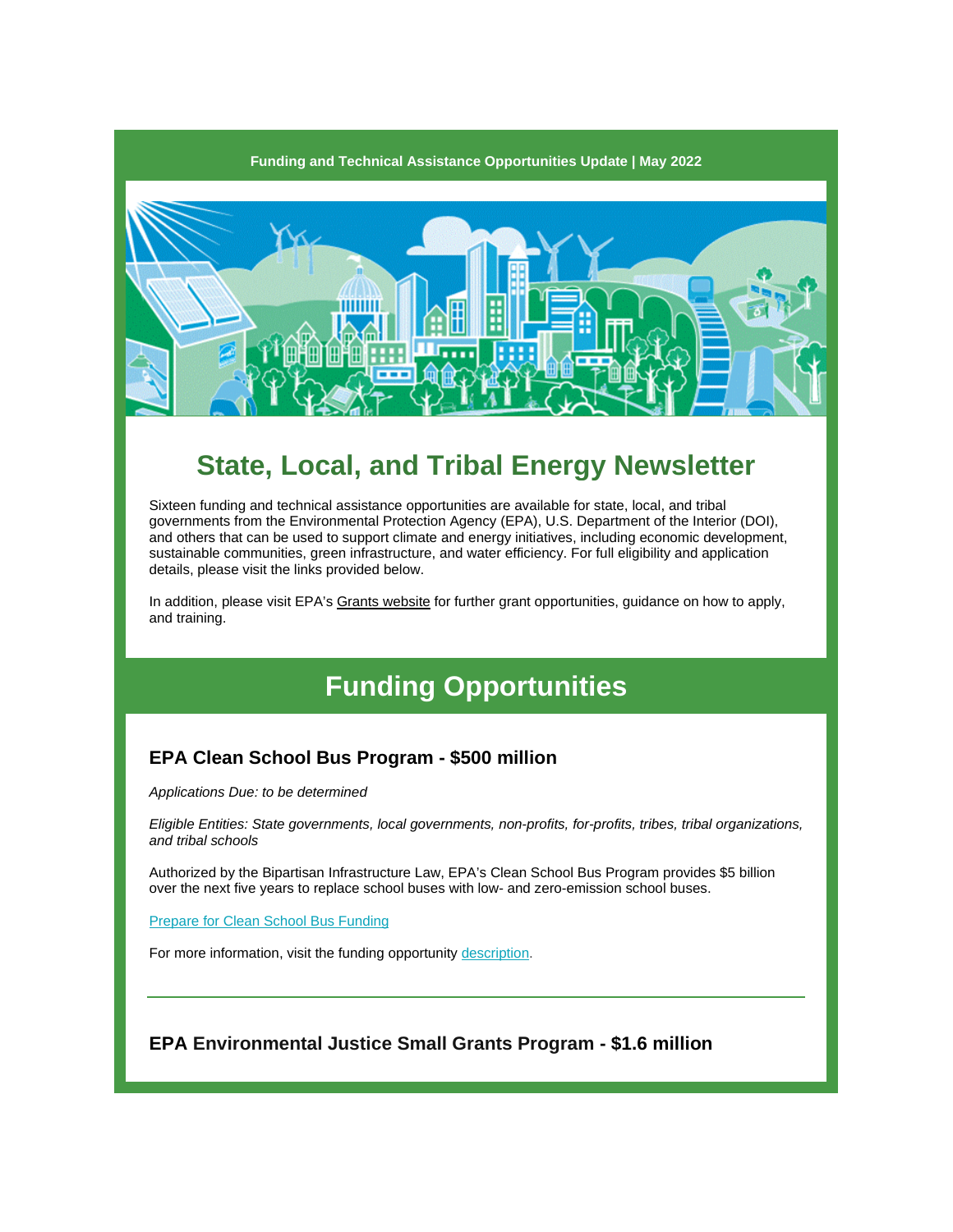*Applications Due: May 20, 2022*

*Eligible Entities: Federally recognized tribal governments*

The Environmental Justice Small Grants Program supports and empowers communities working on solutions to local environmental and public health issues. The program is designed to help communities understand and address exposure to multiple environmental harms and risks. Environmental Justice Small Grants fund projects up to \$100,000, depending on the availability of funds in a given year.

For more information, visit the funding opportunit[y description.](https://r20.rs6.net/tn.jsp?f=001Czi55uih8Tk_vZmraMV531Jb7dR7c8IA6OhSpBF5SB2sK6mWyZIUVlis9rbiD_Qd8mPZ93jQkHI9FnK0ZE-COU24vrZikgHNhcc5M_jzZiThnRGpdaDZg4L5hVA3Q-mL3YWhXDfK0zloJBezl0VmOzZpmgpmClp-LRoYCQRyQs8vqwMx3Uz0vFA0C2ESId_h0p-4DvaXiyEgMs4QuFmLlA==&c=x6X-IuGxUcKk3IpT07XpuKISnaMPqVwi8At76TboAqeG9MhvbpPKNA==&ch=RagGNtJJzwMwh9FkHaIRSFXvachGWHVHlW9gKLFwMxbqLG1FgQ_9vg==)

# **BIA Tribal Climate Resilience 2022 Annual Awards Program Request for Proposals - \$46 million**

*Applications Due: July 6, 2022*

*Eligible Entities: Federally recognized tribes*

The Bureau of Indian Affairs (BIA) Office of Trust Services, Branch of Tribal Climate Resilience (TCR, Branch) solicits proposals from Federally recognized Tribes and authorized Tribal organizations to receive awards to support 1) Tribal climate resilience planning and strategy implementation and 2) ocean and coastal management planning. The Branch supports Tribes as they prepare for climate change impacts on Tribal Treaty and Trust resources, economies, regenerative agriculture and food sovereignty, conservation practices, infrastructure, and human health and safety. The Branch's Annual Awards Program will provide funding for projects that support Tribal climate resilience as Tribes incorporate science, including Indigenous and Traditional Ecological Knowledge (ITEK), Indigenous languages, and technical information.

For more information, visit the funding opportunit[y description.](https://r20.rs6.net/tn.jsp?f=001Czi55uih8Tk_vZmraMV531Jb7dR7c8IA6OhSpBF5SB2sK6mWyZIUVlis9rbiD_QdldVIA-7yHXnopdz2USJ9praCpevnuwht_s587GnIOJoYZJiVMW3psXwZ8-IuiGRkpH3WWxGSElRIvz_M-9IVitGvGAhRhD7JyRrauMUrbyMDssdAiTSIyQ==&c=x6X-IuGxUcKk3IpT07XpuKISnaMPqVwi8At76TboAqeG9MhvbpPKNA==&ch=RagGNtJJzwMwh9FkHaIRSFXvachGWHVHlW9gKLFwMxbqLG1FgQ_9vg==)

### **America the Beautiful Challenge**

*Applications Due: July 21, 2022*

*Eligible Entities: states, tribes, territories, local groups, non-governmental organizations, and others*

The America the Beautiful Challenge coordinates funding from multiple Federal agencies and private philanthropy into one competitive grant program. It is a public-private grant program for locally led ecosystem restoration projects that invest in watershed restoration, resilience, equitable access, workforce development, corridors and connectivity, and collaborative conservation, consistent with the [America the Beautiful Initiative.](https://r20.rs6.net/tn.jsp?f=001Czi55uih8Tk_vZmraMV531Jb7dR7c8IA6OhSpBF5SB2sK6mWyZIUVlis9rbiD_QdmF2QUDpu9qK5PyfU8PjakvHoke31noFTRvVgXrlKNV1ezomcOJ2uL-0vpo8Flar4wueVCnFcrp-JPmdC6NHFgSTcWqEepwOQ3Roy6rmtVCc2wfLGkiIAF7Bh_6ztXLDz0GH-4WLNI-bTN-RFwSeLN6JQwRqAY9pjF3Gz-bQ0CWCKCB-2dWT4GwO5bZ3Ao7prZ9YeW_cKeiMTCzXJwmtj4zfUPTQIi9OeuX-xDxwILOk=&c=x6X-IuGxUcKk3IpT07XpuKISnaMPqVwi8At76TboAqeG9MhvbpPKNA==&ch=RagGNtJJzwMwh9FkHaIRSFXvachGWHVHlW9gKLFwMxbqLG1FgQ_9vg==)

For more information, visit the funding opportunit[y description.](https://r20.rs6.net/tn.jsp?f=001Czi55uih8Tk_vZmraMV531Jb7dR7c8IA6OhSpBF5SB2sK6mWyZIUVlis9rbiD_QdTLAG4Wnak30nrf-GEHmQKzyCKnFSeCE3qryYO3S3ts6UNfgF_6T5dtsiop0msEUiX6G7EZc74kwkR1dFwXMGUe9te23uBz0uZhz-nA-T4pY-BNj1i_bGSkDHC7BQlwCN&c=x6X-IuGxUcKk3IpT07XpuKISnaMPqVwi8At76TboAqeG9MhvbpPKNA==&ch=RagGNtJJzwMwh9FkHaIRSFXvachGWHVHlW9gKLFwMxbqLG1FgQ_9vg==)

**New! DOE Energy Efficiency and Conservation Block Grant Program - \$550 million**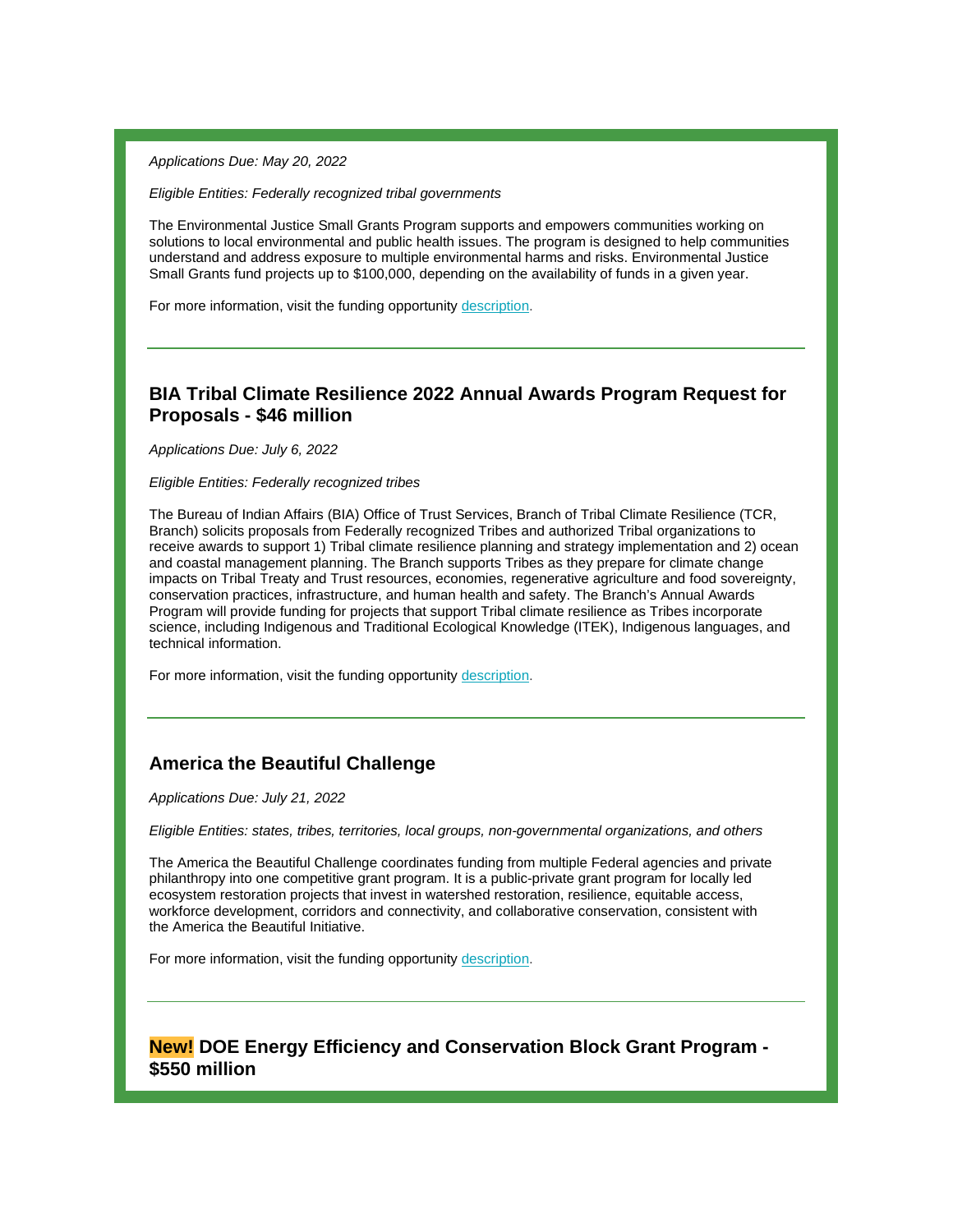*Applications Due: to be determined* 

*Eligible Entities: States, local governments, tribes*

This funding is meant to assist states, local governments, and Tribes to reduce energy use, reduce fossil fuel emissions, and improve energy efficiency.

The estimated program opening date is 4th quarter 2022.

Contact [stateandlocal@hq.doe.gov](mailto:stateandlocal@hq.doe.gov) with any questions.

For more information, visit the funding [opportunity.](https://r20.rs6.net/tn.jsp?f=001Czi55uih8Tk_vZmraMV531Jb7dR7c8IA6OhSpBF5SB2sK6mWyZIUVl3fe5FI-jpJ_1SLkgmGlIaOeGMrB-ga-kxnuebSoPyLUsUNElxgZWPqX-Vy1rmGoV8qIeYttlZEApEyWHcc5Xre44HqoxX2Mip4k_r8uWcoj1N5mgPgVI9qqF-ChHbcp0Q0aL_FopnTkMYfksnURmAMSbBZGj-ZY547Ytnkikh_&c=x6X-IuGxUcKk3IpT07XpuKISnaMPqVwi8At76TboAqeG9MhvbpPKNA==&ch=RagGNtJJzwMwh9FkHaIRSFXvachGWHVHlW9gKLFwMxbqLG1FgQ_9vg==)

# **DOE Renewables Advancing Community Energy Resilience (RACER) - \$25 million**

*Applications Due: May 27, 2022*

*Eligible Entities: Federal agencies, state, local, and tribal governments, U.S. citizens and lawful permanent residents, for-profit entities, educational institutions, and nonprofits*

the U.S. Department of Energy (DOE) Solar Energy Technologies Office (SETO) announced the [Renewables Advancing Community Energy Resilience \(RACER\) funding opportunity,](https://r20.rs6.net/tn.jsp?f=001Czi55uih8Tk_vZmraMV531Jb7dR7c8IA6OhSpBF5SB2sK6mWyZIUVlis9rbiD_QdbFbz97vJ0AQAWPv9Gl16A_Sz2-tFPfb2GqgOcovzyoA2KqLthKsQIjNLQJa6cWpiKSPZhl1yXasQUTLG99DwoqNd9FL6ZZNHvHO5m_LEbEN1WZIA_j4eFes_NGvFQjJ0MdBojwMOTsGRyQSAejKDMHeQaZMEY6cUko7ZyvMXiQE=&c=x6X-IuGxUcKk3IpT07XpuKISnaMPqVwi8At76TboAqeG9MhvbpPKNA==&ch=RagGNtJJzwMwh9FkHaIRSFXvachGWHVHlW9gKLFwMxbqLG1FgQ_9vg==) which will award \$25 million in funding for projects to enable communities to utilize solar and solar-plus-storage to prevent disruptions in power caused by extreme weather and other events, and to rapidly restore electricity if it goes down.

Projects will foster engagement and ongoing communication among multiple stakeholders such as utilities, municipal planners, emergency responders, community groups, and others, especially in underserved communities located in areas vulnerable to extreme events causing frequent energy and power service disruptions. In addition, projects will develop and demonstrate rapid energy restoration technologies based on the community resilience plan in order to increase the durability of photovoltaic (PV) systems.

For more information, visit th[e funding opportunity.](https://r20.rs6.net/tn.jsp?f=001Czi55uih8Tk_vZmraMV531Jb7dR7c8IA6OhSpBF5SB2sK6mWyZIUVlis9rbiD_Qd_mCjdZ5X-AoGWUvNApnWjS9M8wa49AJXxrVIgGZwAhllTYixNWEAHGm_xn4tug00uOqlSDtr1-au4akULICms0yZpI3SmNI3JX9tbj7O_CYIiOjzHebhH_KPoC5uuL1SAsVCMV8SMpORjT-5x6IEZGxQcpW4ZoS2ItcPZW9nc4qs-Xzc1EEg5c9rNJXNB9YAy-0p8td4rYI=&c=x6X-IuGxUcKk3IpT07XpuKISnaMPqVwi8At76TboAqeG9MhvbpPKNA==&ch=RagGNtJJzwMwh9FkHaIRSFXvachGWHVHlW9gKLFwMxbqLG1FgQ_9vg==)

### **New! DOI BOR WaterSMART Grants: Water and Energy Efficiency Grants for Fiscal Year 2023 - \$5 million**

*Applications Due: July 28, 2022*

*Eligible Entities: States, Indian Tribes, irrigation districts, and water districts; any state, regional, or local authority whose members include one or more organizations with water or power delivery authority; and other organizations with water or power delivery authority*

This Water and Energy Efficiency Grants Notice of Funding Opportunity provides funding for projects that result in quantifiable water savings, implement renewable energy components, and support broader sustainability benefits. These projects conserve and use water more efficiently; increase the production of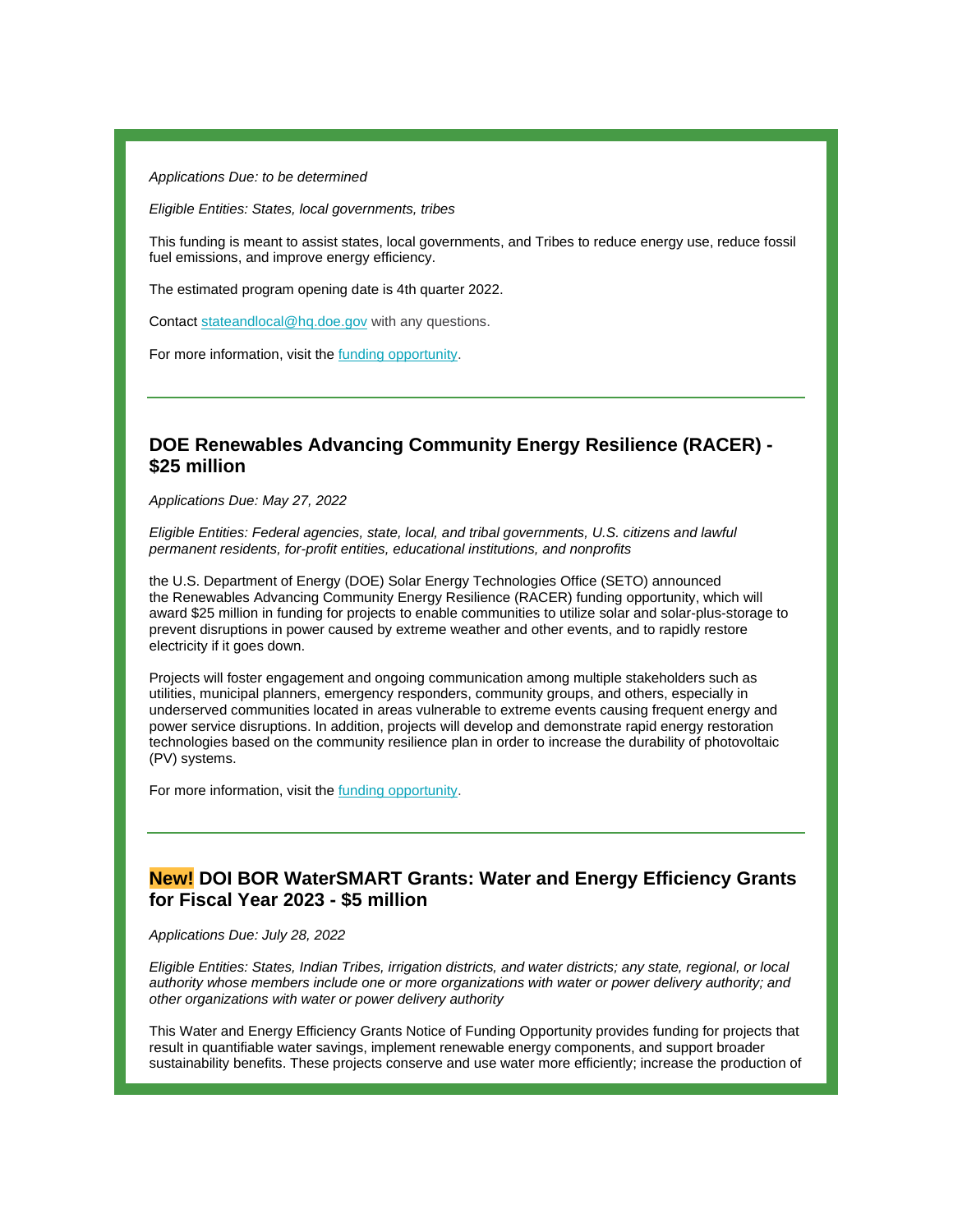renewable energy; mitigate conflict risk in areas at a high risk of future water conflict; and accomplish other benefits that contribute to sustainability in the Western United States.

For more information, visit the funding opportunit[y description.](https://r20.rs6.net/tn.jsp?f=001Czi55uih8Tk_vZmraMV531Jb7dR7c8IA6OhSpBF5SB2sK6mWyZIUVl3fe5FI-jpJwfGiAHbeGY1nNEgG5i2e8lhzzkVVzej9UV4byVzDknpl4UYL8l6yIqG1KeAfl5v7jgGAZx55zUarqLna26awacl-IofY5eZo0aLEF1dtd5-ErbcL0pD3aoikNj49dPjCYm3kvhaTu4ryneUMlpT3zg==&c=x6X-IuGxUcKk3IpT07XpuKISnaMPqVwi8At76TboAqeG9MhvbpPKNA==&ch=RagGNtJJzwMwh9FkHaIRSFXvachGWHVHlW9gKLFwMxbqLG1FgQ_9vg==)

# **DOI FWS Coastal Program 2022 - \$6 million**

*Applications Due: September 30, 2022*

*Eligible Entities: State governments, city or township governments, county governments, special district governments, Native American tribal governments (other than federally recognized), Native American tribal governments (federally recognized),and others*

The U.S. Fish and Wildlife Service (Service) Coastal Program is a voluntary, community-based program that provides technical and financial assistance through cooperative agreements to coastal communities, conservation partners, and landowners to restore and protect fish and wildlife habitat on public and private lands. The Coastal Program staff coordinates with partners, stakeholders and other Service programs to identify geographic focus areas and develop habitat conservation goals and priorities within these focus areas. Geographic focus areas are where the Coastal Program directs resources to conserve habitat for Federal trust species.

The Coastal Program takes an adaptive approach to designing and implementing coastal habitat protection and restoration strategies that anticipate and ameliorate the impacts of climate change and other environmental stressors. Coastal Program habitat improvement projects strive to increase coastal resiliency by improving the ability of coastal ecosystems to adapt to environmental changes and supporting natural and nature-based infrastructure projects to protect and enhance coastal habitats.

For more information, visit the funding opportunit[y description.](https://r20.rs6.net/tn.jsp?f=001Czi55uih8Tk_vZmraMV531Jb7dR7c8IA6OhSpBF5SB2sK6mWyZIUVk2ASulljecKB3jAGSwwEptwZNN5aQ6mxkf2QLNbKP_KwBj_1xjCsNwNbdc8qkhqFvQHLBaVW2zatjpklEy3P4DrzA05SVK-_mSeV838uH_mOPeMNm4UnkuSq8KMpBRLjEakJ8tGLWdIChy4WTpar5zZFI68ffZWIQ==&c=x6X-IuGxUcKk3IpT07XpuKISnaMPqVwi8At76TboAqeG9MhvbpPKNA==&ch=RagGNtJJzwMwh9FkHaIRSFXvachGWHVHlW9gKLFwMxbqLG1FgQ_9vg==)

# **DOI FY 2022 Energizing Insular Communities Grant Program - \$15.5 million**

*Applications Due: June 15, 2022*

*Eligible Entities: Local government entities, independent authorities, and educational institutions located in the U.S. territories of Guam, American Samoa, U.S. Virgin Islands, and the Commonwealth of the Northern Mariana Islands*

The Office of Insular Affairs (OIA) is requesting proposals for its Energizing Insular Communities (EIC) Program which provides grant funding for sustainable energy strategies that mitigate climate change, reduce reliance and expenditures on imported fuels, develop and utilize domestic energy sources, and improve the performance of energy infrastructure and overall energy efficiency in the territories.

For more information, visit the funding opportunit[y description.](https://r20.rs6.net/tn.jsp?f=001Czi55uih8Tk_vZmraMV531Jb7dR7c8IA6OhSpBF5SB2sK6mWyZIUVuhtdTr--tmuF8wJn7BAmi42g-iWDhs09i7l8MH914THrI5uPSNdLDTPRILGL736uO1l2dCyxnRdssw0ApN39MUyj9TwJpc_qqRxg9zlaybNokseV7EVXv9w0BspSf-zD4WRQDpGLYdylWiRKRVXMmRyqOfxkz1WIQ==&c=x6X-IuGxUcKk3IpT07XpuKISnaMPqVwi8At76TboAqeG9MhvbpPKNA==&ch=RagGNtJJzwMwh9FkHaIRSFXvachGWHVHlW9gKLFwMxbqLG1FgQ_9vg==)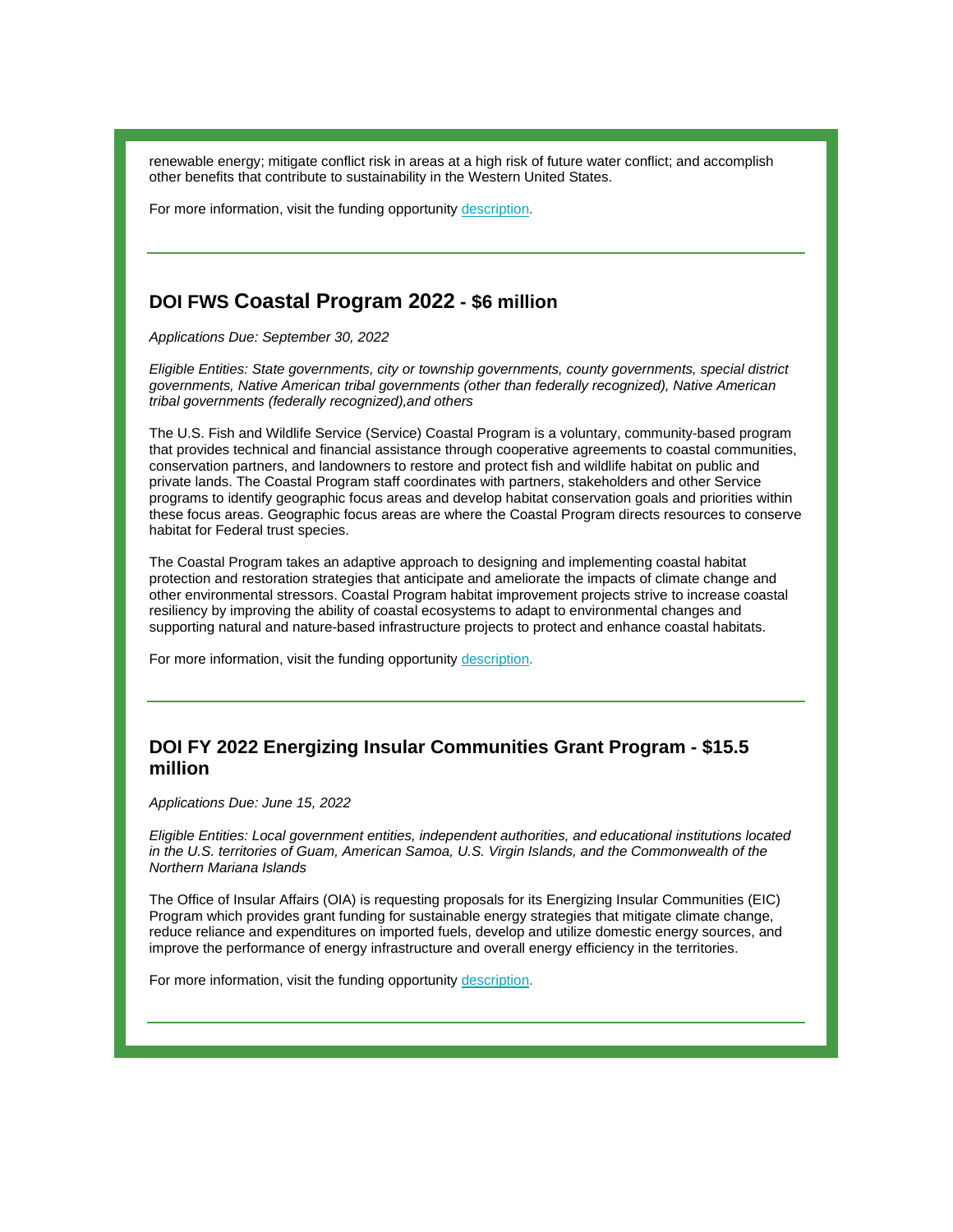# **New! DOT Reconnecting Communities Pilot Discretionary Grant Program - \$ 1 billion**

*Applications Due: to be determined*

*Eligible Entities: states, local governments, tribal governments (federally recognized), metropolitan planning organizations, nonprofits*

The Department of Transportation (DOT) anticipates posting one or more Notices of Funding Opportunity (NOFOs) for the Reconnecting Communities Pilot Program (RCP) in summer of 2022. The RCP was created under President Biden's Bipartisan Infrastructure Law and will provide up to \$1 billion over the next 5 years. The program's funds can support planning, capital construction, and technical assistance to equitably and safely restore community connectivity through the removal, retrofit, mitigation, or replacement of eligible transportation infrastructure facilities that create barriers to mobility, access, or economic development.

**Attend a Webinar on the Reconnecting Communities Pilot Discretionary Grant Program** On Thursday, May 19, 1:30 - 2:30pm, DOT invites you to join Christopher Coes, DOT Principal Deputy Assistant Secretary for Transportation Policy, for a 60 min webinar intended to help potential applicants and their partners better understand the upcoming program before its official launch.

#### [Register for the webinar](https://r20.rs6.net/tn.jsp?f=001Czi55uih8Tk_vZmraMV531Jb7dR7c8IA6OhSpBF5SB2sK6mWyZIUVl3fe5FI-jpJy1Cw1DKeN5YrYR6LTf4g9UdqbNnSRxe-wXdVXz7SGhPi6Ob-1YWruUotslXTSsrnqAa1oHOBQVPiFBSVxzHbOTRj1o1LfSRh-ZBEFCK8_y9zKmhc7-L8mNGvMngo-EA3WQaGULwLeWuMltFKd4Vx3w==&c=x6X-IuGxUcKk3IpT07XpuKISnaMPqVwi8At76TboAqeG9MhvbpPKNA==&ch=RagGNtJJzwMwh9FkHaIRSFXvachGWHVHlW9gKLFwMxbqLG1FgQ_9vg==)

For more information, visit the funding opportunit[y description.](https://r20.rs6.net/tn.jsp?f=001Czi55uih8Tk_vZmraMV531Jb7dR7c8IA6OhSpBF5SB2sK6mWyZIUVl3fe5FI-jpJ00P8nkHSEx6-HH5QKFc7ZdvKvSDhRwBGOcHyjv_X3KbjMl5-KboFTlVBAdFfKuzH7sFdu9rY0uPk5vK5m77rtBrn4BoArOHCpTZizKxeJaWdjf9LftNayMqO2JYYPaCHgT21xF3M-ZU=&c=x6X-IuGxUcKk3IpT07XpuKISnaMPqVwi8At76TboAqeG9MhvbpPKNA==&ch=RagGNtJJzwMwh9FkHaIRSFXvachGWHVHlW9gKLFwMxbqLG1FgQ_9vg==)

# **DOT FY 2022 Low or No Emission Grant Program - \$1.1 billion**

*Applications Due: May 31, 2022*

*Eligible Entities: Native American tribal governments (Federally recognized), county governments, state governments, city or township governments*

The Low or No Emission Grant Program provides funding for the purchase or lease of zero-emission and low-emission transit buses, including acquisition, construction, and leasing of required supporting facilities such as recharging, refueling, and maintenance facilities.

For more information, visit the funding opportunit[y description.](https://r20.rs6.net/tn.jsp?f=001Czi55uih8Tk_vZmraMV531Jb7dR7c8IA6OhSpBF5SB2sK6mWyZIUVoAgfU9ikHb6A6sgMGMhdFX_kuwHdSztr3jY88wFQsPceRT6QRNIEzuY3Fhsk4TvYy95mZ6DSvO5lF-7EegCrMdW3WZVD8EOeR27X_6FPXMc2l-2Ln6cJ6xSkq2aUQQvlZqTqtjiyRkq2jAsFZRixR0qIoJI5iEjvw==&c=x6X-IuGxUcKk3IpT07XpuKISnaMPqVwi8At76TboAqeG9MhvbpPKNA==&ch=RagGNtJJzwMwh9FkHaIRSFXvachGWHVHlW9gKLFwMxbqLG1FgQ_9vg==)

# **New! USGS Water Use Data and Research Program FY 2022 - \$1.5 million**

*Applications Due: June 3, 2022*

*Eligible Entities: state water resource agencies* 

The Water Availability and Use Science Program (WAUSP) of the U.S. Geological Survey (USGS) is offering a two-year cooperative agreement opportunity to State water resource agencies that collect water-use data to participate in the Water Use Data and Research (WUDR) program. This funding opportunity is to support State Water Resource agencies in the collection and reporting of water-use data for the WUDR program, and to address the Department of Interior's Secretarial Priorities. The USGS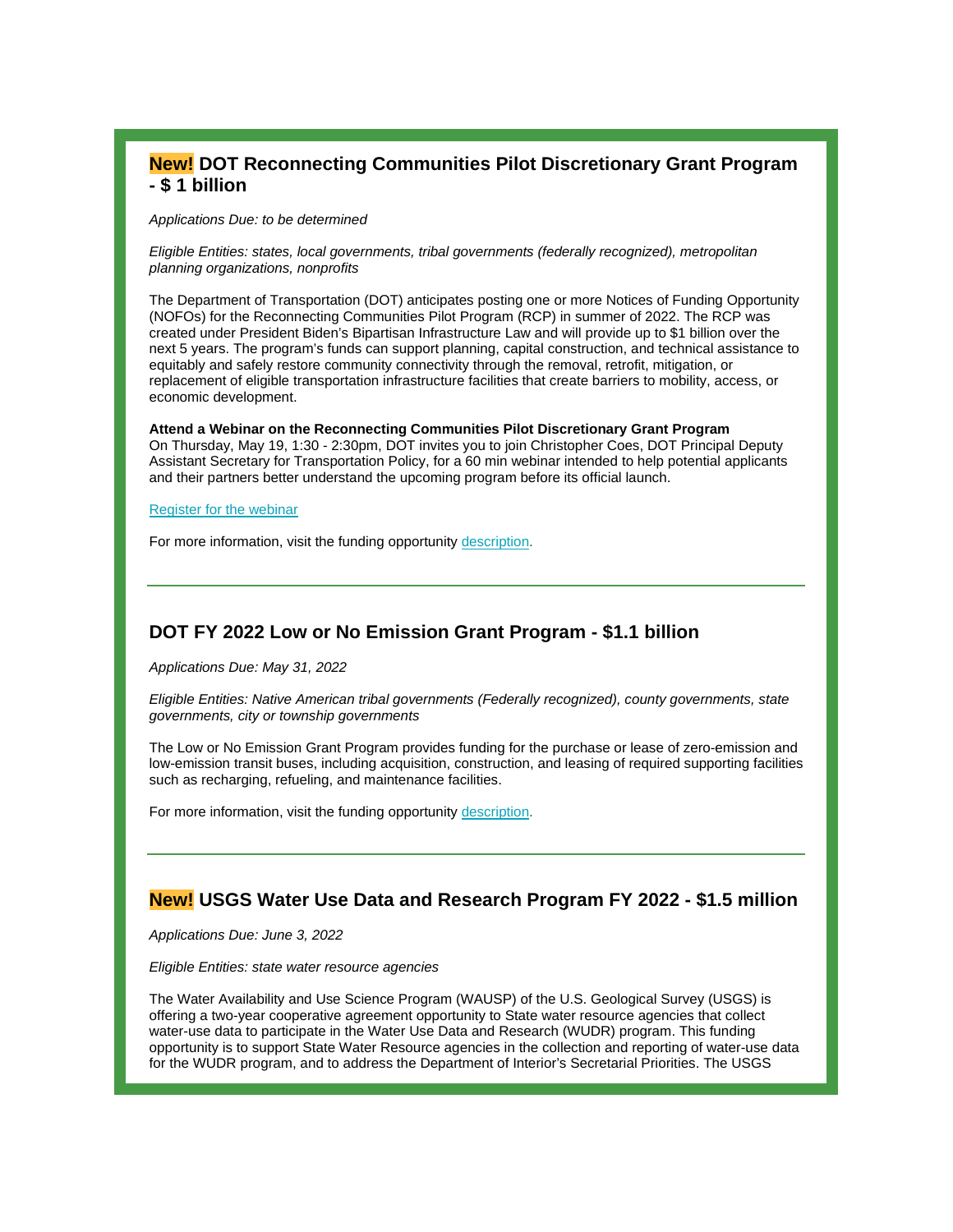WUDR program will provide financial assistance, through cooperative agreements with State Water Resource agencies, to improve the availability, quality, compatibility, and delivery of water-use data that is collected and/or estimated by States.

For more information, visit the funding opportunit[y description.](https://r20.rs6.net/tn.jsp?f=001Czi55uih8Tk_vZmraMV531Jb7dR7c8IA6OhSpBF5SB2sK6mWyZIUVl3fe5FI-jpJyTYOPc6qlsiJIc72-pvfSx8WJYam21GkgwNbySXp6jA1-rzbmekJ023cU8kOGYCiUnXgjxrSFHs7d7vrF_Lh-p3y9CkcQwHNSNJ-oGtcRKlVeQ-OpkLVLStLuWJ3Casqe9d1HYwHxdwkpNdS5SqxCQ==&c=x6X-IuGxUcKk3IpT07XpuKISnaMPqVwi8At76TboAqeG9MhvbpPKNA==&ch=RagGNtJJzwMwh9FkHaIRSFXvachGWHVHlW9gKLFwMxbqLG1FgQ_9vg==)

# **No-Cost Technical Assistance Opportunities**

### **DOE National Community Solar Partnership (NCSP) States Collaborative**

*Applications Due: Not applicable*

*Eligible Entities: state energy offices, regulatory agencies, program administrators, and other critical partners*

During the summer of 2021, NCSP conducted stakeholder engagement events with state partners to understand the barriers to equitable deployment of community solar across all states. NCSP heard that state partners would benefit from regular opportunities to engage with and learn from their peers in other states as they explore, design, launch, administer, and expand community solar programs. To address this, the Collaborative will facilitate peer learning opportunities to address specific issues around community solar implementation, provide technical assistance, and serve as a knowledge hub and support network. This work is in support of NCSP's [target](https://r20.rs6.net/tn.jsp?f=001Czi55uih8Tk_vZmraMV531Jb7dR7c8IA6OhSpBF5SB2sK6mWyZIUVoAgfU9ikHb62XfJHEOtsyhjCmE2yKjq5GWRFlWWL4g5HPnOjxlt06J7iQfGEGfIzgRIANkJ9z2xDFFxHojIOorP3gf5sMmJpYE4F3QyosS3uzJOBCewUBLhhK-reG6co1FiDN8t2wQykW0h_2uaiOU0t7HfJmry_2Th_bPObJoRYOgv4yPy6lwpyZU7NfiXrlDsOFiShaRzobn9hV-Lqok6ASIa0zdKdxMP1rIV0GhkC-zE6Z95siaJkksvsPGA6vaq5nhKIHpt9VyY0TQAolExuvbfnPjV2OaYbbUweJB5o1r-7KkUUKSELZyx7BRk0jQUVEXMqw0XPtyIhkLUn1OwLwYxgX8U7e7WQyey9iVFspl_89Za0W6pxS36VaWpgXTB1qwqAz0vHcnjUgEUw9xwdwiWbgDryyMgZBtYIcM_8psWe0LblkCEnob_JanziFRtWRxU8roesTdRdSuTCQ-hF5bkLyR9xkhWvpsjjkAQtaMexyyoPzMQKqLIXBozzMPcR3L4UYU4yZijDJQfetdSVUi4UNnwboQDC94vtdT1Sl-akkNjyzLmWlngXYmjTF4hSnad7k_2pllEcX2cKcFI0JYjD8OKEoXtOyKENQCBWW19UDfqlkzFrXlba1x4XD1m6v8Iv6WkUl9HcaOUm9hMSmHGump2sN-3Qmifi8NnlQsPyX6vS19RE_9HiW3nHx25Nw6Rp3ugzFgruuV_4j11RwjJ-GkNlzRQOKFoO5Z6bSlJYvbCGpGhNaymo2rd_Mw2r9GkaO4eO-gYr0U2iYu3GwRgowWWrul8hdlt1mxHHApxGhnAfIpXAQ-4GBdjeC5i51Xf7Z-Wdm--0TBxQbgTbari_TzN1zYHpPzVEO7tRmtdROupw3rrFnBRnw3WLePWF6IaxADTnKnqMlZAP6tYZ7L3-NKE-eJZy7tuPA4omSczFw4u1vnmmC7q1XF_CrvUaMM4odv49CPNLP0rzWDD82yGQilEwtlIgkMJdP_WkK7ukf_vqNh_1mu5tU-tAgTQW9YgXOXNZAVGFPJLZinlJ9xlfY9jtmHd5nJTEHVHIvYmxdzzGks=&c=x6X-IuGxUcKk3IpT07XpuKISnaMPqVwi8At76TboAqeG9MhvbpPKNA==&ch=RagGNtJJzwMwh9FkHaIRSFXvachGWHVHlW9gKLFwMxbqLG1FgQ_9vg==) of expanding the benefits of community solar to five million homes by 2025.

For more information, visit the [technical assistance description.](https://r20.rs6.net/tn.jsp?f=001Czi55uih8Tk_vZmraMV531Jb7dR7c8IA6OhSpBF5SB2sK6mWyZIUVoAgfU9ikHb661LCxsZlaoCLwkTpAyXouQHMcsyQMF2WrxZ6RHRDdua7ypzQWv4ocH98pupXM0khhodkqXrlhLXDs54rZ0_GfvUdyIs87SiCii0LAqDpHsM7Sy94pYDu-SuwA6O6cfZX&c=x6X-IuGxUcKk3IpT07XpuKISnaMPqVwi8At76TboAqeG9MhvbpPKNA==&ch=RagGNtJJzwMwh9FkHaIRSFXvachGWHVHlW9gKLFwMxbqLG1FgQ_9vg==)

# **EPA Technical Assistance to Brownfields Communities Program**

*Applications Due: Not Applicable*

*Eligible Entities: State, local and tribal governments* 

EPA's Technical Assistance to Brownfields (TAB) Communities Program helps communities, states, tribes and others understand risks associated with contaminated or potentially contaminated properties, called brownfields, and learn how to assess, safely clean up and sustainably reuse them. EPA funds three organizations—Kansas State University, the New Jersey Institute of Technology and the Center for Creative Land Recycling—to serve as independent sources of technical assistance. Each of these TABs has an extensive network of partners, contractors and other contacts that provides services across the country. They help communities tackle a variety of challenges related to identifying, assessing, cleaning up and redeveloping brownfields. The technical assistance comes at no cost to communities.

For more information, visit the [technical assistance description.](https://r20.rs6.net/tn.jsp?f=001Czi55uih8Tk_vZmraMV531Jb7dR7c8IA6OhSpBF5SB2sK6mWyZIUVsGwTdAjUO_VhlI8fBZnn4nzUCuQjRNr30t0AiGRjCJaV_aa-IDg6lmjtunM0gvjej3WtIOpIgMxLl_g5BcZ7oDK5Z6KLaRhWdE5gqkrD0zFJqF1BIGCqnWtJUApF7rqa_yaFP9KQP1VlSIbazPEpAQ4UfAfDRu3xK8LPBcScRy8LzvwygCBWGs=&c=x6X-IuGxUcKk3IpT07XpuKISnaMPqVwi8At76TboAqeG9MhvbpPKNA==&ch=RagGNtJJzwMwh9FkHaIRSFXvachGWHVHlW9gKLFwMxbqLG1FgQ_9vg==)

**On-Request Technical Assistance from DOE Office of Indian Energy**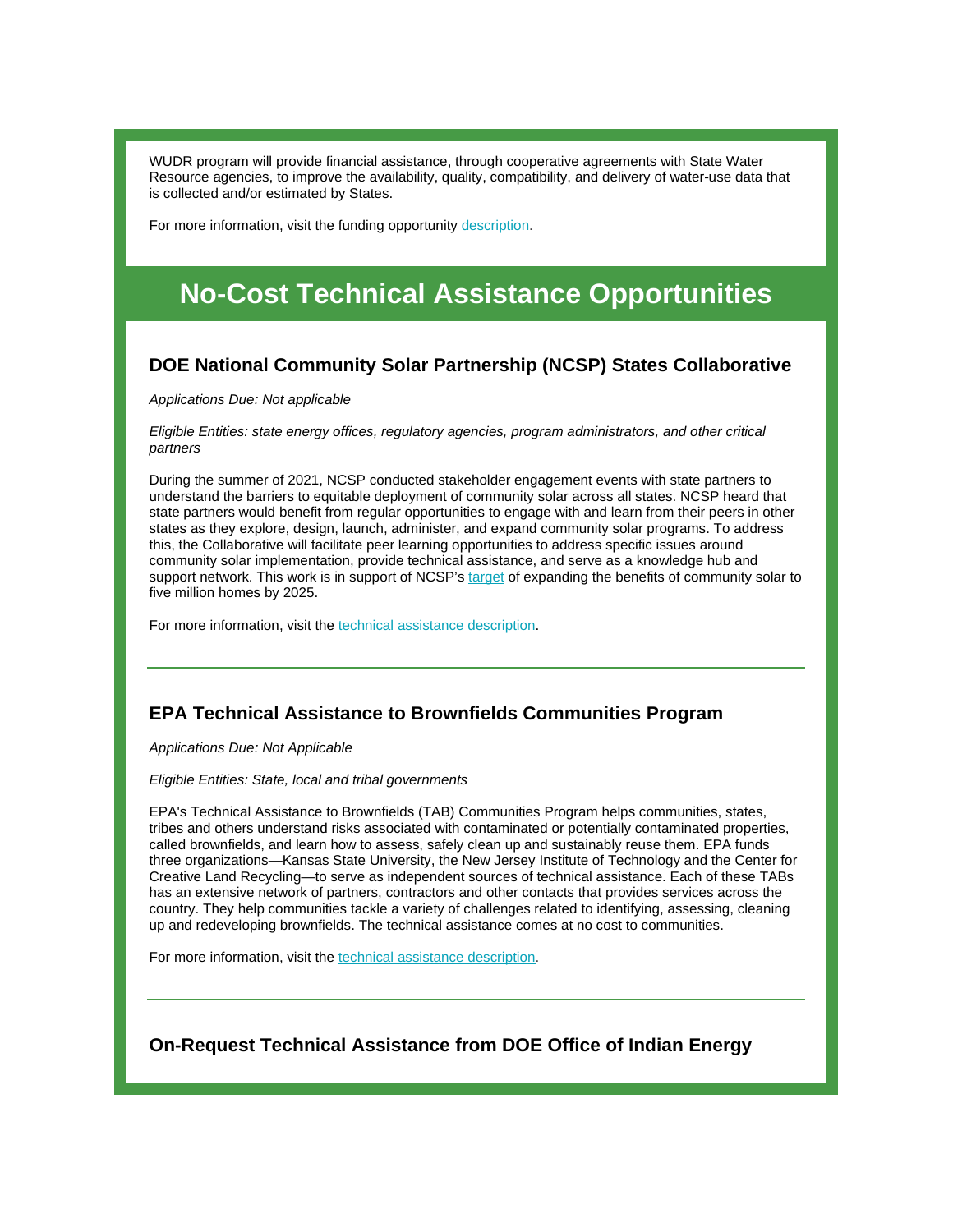#### *Applications Due: Not Applicable*

*Eligible Entities: Tribal governments*

The DOE Office of Indian Energy provides federally recognized Indian tribes, including Alaska Native villages, tribal energy resource development organizations, and other organized tribal groups and communities, with technical assistance to advance tribal energy projects at no cost. Technical experts from DOE and its national laboratories, along with other partnering organizations, provide support to assist Indian tribes and Alaska Native villages with energy planning, housing and building energy efficiency, project development, policy and regulation, resilience, and village power.

For more information, visit the on-request [technical assistance description.](https://r20.rs6.net/tn.jsp?f=001Czi55uih8Tk_vZmraMV531Jb7dR7c8IA6OhSpBF5SB2sK6mWyZIUVh6IPbMKlIWCwNV05ufLnfLLhKd6MKBPNznfrZS1ukPnUm6nG4tn2WuM3bYh2o-Utvo8AcVBjk9RVR8fQPXKrY0fycMLRNFF9CF6Ads1PiKdC_Px1ObaGtUrs0JoDYgQzLjTkbF0NEAb&c=x6X-IuGxUcKk3IpT07XpuKISnaMPqVwi8At76TboAqeG9MhvbpPKNA==&ch=RagGNtJJzwMwh9FkHaIRSFXvachGWHVHlW9gKLFwMxbqLG1FgQ_9vg==)

# **DOE Clean Cities Coalition Network Technical Assistance**

*Applications Due: Not Applicable*

*Eligible Entities: Clean Cities Coalitions* 

Clean Cities connects transportation stakeholders with objective information and experts to assist with alternative fuels, fuel economy improvements, and emerging transportation technologies. Through these trusted, time-tested resources, Clean Cities has helped fleets and fuel providers deploy hundreds of thousands of alternative fuel vehicles and fueling stations that serve a growing market. Clean Cities continues to support the entry of new transportation technologies into the marketplace.

For more information, visit the [technical assistance description.](https://r20.rs6.net/tn.jsp?f=001Czi55uih8Tk_vZmraMV531Jb7dR7c8IA6OhSpBF5SB2sK6mWyZIUVjnQY9AB6YE7A9xZu-ABM2GRD3-O0XvodWDmmdMzes-R-olAqhcpUpVjDattfNcJhpcew0CoBxxAQL2DkZmilsIPG9_06MCGKRjnk09qkXgrx6pi__enq9-xH0Enz0u2NA==&c=x6X-IuGxUcKk3IpT07XpuKISnaMPqVwi8At76TboAqeG9MhvbpPKNA==&ch=RagGNtJJzwMwh9FkHaIRSFXvachGWHVHlW9gKLFwMxbqLG1FgQ_9vg==)

# **Interagency Working Group Funding Opportunities Web Tool**

During a December 15 roundtable summit hosted by the White House and the Interagency Working Group (IWG) on Coal and Power Plant Communities, IWG launched it[s federal funding clearinghouse.](https://r20.rs6.net/tn.jsp?f=001Czi55uih8Tk_vZmraMV531Jb7dR7c8IA6OhSpBF5SB2sK6mWyZIUVlvU3APW0a-445lU6B7JcBoJYpLYA3CzCmPeJN_-WKSr3hye_U2orlPEEE9wSRx8idDcNsZ5ocf-gxAAjkldK-TDzmHo3USaqR2ySU35agnlcdHr1iRxOELSAoqKZ6VdwLGxRpDxPlucW_frFseZtHAJ3d_u34eFk2GjeUrPE1qDHewwqRR6ld05r8R4nDR_kvIYfwUZiuPZCmS-7TKrBnzqUD28hhr41fiDd14BTe_o1BJsxQJi7_stRQ1TEphW9rV7ub4_m57KMQIQfVyMILJZDrTRKHvR6kjTuQzrFVmtwxtL5NBxSstNflLmW00SdDP73PHKUFr259aeRLy1kLALYDbmiOGLyV7FL7Wi_0pEdrh7_2aPTUPD4jxtsz9yRZKk6ZgLSDfGlnxI1Ne9g9Bw8zER-_S2SfBvBVBpMsVujBylsZmxN0eEAIqGRpDD45L6jgPWMeV1VCcPxGPQSX-IRdpi8TBNYkMY0wfT-iHvAOp4M19jT1UePBdDX-n8EoSuEECSzqFrC4Y2BKDxhxDmSK3W00x9pqM-m5J3F6Ar0er_Mr0O0oq2E84q1jPtIeXPNBRzchGnp8i1g9pwdiZbT2xXaI4lZ05o5zU3F25VzXYRXx0Rqv4EGpbsXd6kM0IQMZhemcE1oas7qwjslk77ZChhpucWjh6CZWdDLU_j9qcLUKBqkOpMusBJpfx-eOuy1ZEH5T6bV3ZFM8cwjno9htgrLucY_B1Fv5NRFJ1fUbeYNAjONDgR2zbsa43JkPdYNEFTaDy4elVYp5Qm6nWC6t1bR3iB3vndH5E4EeK-s-omd4QjwrJ8zVUA1DmxwsM7vG8041tAZJrMjlKxG-aY1mzfXCohKfurK-X0h9WrjFIe17YNTS5mu1trHoCKXT81FKNE3t-Uzl_GC2x_8B-y52hejWbc6q6IkRjpR2E6Yg0a8H4vEQMiNv8TdRTR8a666Xf2UrnWVkaUBRjBnlMX6r15A-maEgaX2ee-GHQr3_Nanxi7n6kffQsvIakcD4OrvtIecpyU&c=x6X-IuGxUcKk3IpT07XpuKISnaMPqVwi8At76TboAqeG9MhvbpPKNA==&ch=RagGNtJJzwMwh9FkHaIRSFXvachGWHVHlW9gKLFwMxbqLG1FgQ_9vg==) The user-friendly, one-stop web tool enables leaders and advocates in Energy Communities to access up to \$38 billion in available federal funding for infrastructure, environmental remediation, union job creation, and community revitalization.

Many of the opportunities do not require any matching funds, helping reduce barriers many communities face in accessing funding for projects. Users of this centralized database can easily sort, and filter opportunities based on funding type, program purpose, and eligibility.

[Access the one-stop resource.](https://r20.rs6.net/tn.jsp?f=001Czi55uih8Tk_vZmraMV531Jb7dR7c8IA6OhSpBF5SB2sK6mWyZIUVlvU3APW0a-4sqaWnFKXWXzLJ72bQyLhU_FH3-j_Pojyb8JCwiMqm0sR81s5HWW3SprKHMblFHuoqJD6o_RTEtmZ0PQ_rR2qbR_XXQInQ_HsJNZZw_sdApTUsVnYJZ9PuY9HzH1k5ghhwHMwYAa70sVKsyJwEMq9QAcL-9i0b855uyrUo1uRJ5mAlWYHRbOYbVnsYb-iV3fg6ktynGNa-YqYRuB5XOjdfCgEIaZwkGssFXNk_2r_oBQuXdXR9WX6Jc51N6I6WC5L1uXthnIY0EbRF7hG9-U_5igmgvuMI9rA4RVkrhdxXRPR4b4QvrYWVjT-AlpUUrg1BHea17wMcUL96jrbtGWl0LC3Y4u-FPq9E9T8F8P-v2-DLZiOhOWdgibkW_oVN_iDUcVFSICk_HhMHuASG4qXpyaA9qsJNuBhwHHCdEP_wzXzFq6sKpFBsl9PN94tOEhO9vgtuqv3rZaC4Sik7s7sOFv0jCa1oVUTP4EevCteOArlVkjAe0QkVv2QJ4oAZntjwWPj9plr_nqfuA_jH0rlpA4420dq_eB1a396WUQ2z_8qv27OQhDdpETs-Ji7aS3gLRQ6L5SgmFnweiaRuV0w366PKeguDB8P1RjZ69xHQ_SqHD9foeHLNyfi1qATzS6T9yHrl80tRtrcBwZIxdCoUIj1u2jXhgr3-RuzVbgjmDW2XOn5q72cwa6xnsfs9foUTtUiU2bqsKGpOTlGlrGuWIbbr-BqKS2iCJozQF7GjzuiJa76e4e83bq-jcos_-yN3HXTOe4uFU0Jc8-4kyh66xrNQxZ6pLbgV_hH2tjS1gqrumZWYburu7WoFV8IMLP0PWyIQM_6hcsudFnwKhK9ouEZ1VKoeH4nn-EnXfhlQ002Ju9g1GQ7GOSmX_B27CW9GwGcO9nftTDWVktKJWgEV9ALruMTaJT20mk_By57Bk99AxSLGeJxhG8pEhd-9izS6EayGomNKUOpkuqvWPh-4JSPbGFFNDtguGyU0HuBG-wSsHB-CKw_uaYHEE6SeActY_7V6yVVHD9fKsRFINyiGXUGrKyTg-LhE-9AvhSuOLvzhLlo3S7IJRNgXIp9eyP7NN_zF-ym72mFrh5I7-l7taZnTVRmSrQqYxZH5295myGtA-YVLR6g9_lTGjscjED0iBx-RHo4jaUo54PX5v6gyaABE3IpXUWyvFbjL1J_P1_WxPZJill_hp1Ubmgc2hcvbRZRrMZf5ySmsQNjCeCJLND3mhQv-gASPHgI8XsAmQKuNENHBLhKcJj1W8fK8Ld_&c=x6X-IuGxUcKk3IpT07XpuKISnaMPqVwi8At76TboAqeG9MhvbpPKNA==&ch=RagGNtJJzwMwh9FkHaIRSFXvachGWHVHlW9gKLFwMxbqLG1FgQ_9vg==)

**[Grant Writing Basics Blog Series](https://r20.rs6.net/tn.jsp?f=001Czi55uih8Tk_vZmraMV531Jb7dR7c8IA6OhSpBF5SB2sK6mWyZIUVh6IPbMKlIWCRgjP9uq6S-8hbn587axFd-MKlKAeod590CPEq2nBifoXdvtMMFE3WZ9UhP1-b74ra1RaVwm2GphozfeYpEO8-i3H9oXSeDsSC_2z7qa6OjjXtqhtOoAVZHF_-xKbBUDcGhOO32xCCtWB2dXhZuGngg==&c=x6X-IuGxUcKk3IpT07XpuKISnaMPqVwi8At76TboAqeG9MhvbpPKNA==&ch=RagGNtJJzwMwh9FkHaIRSFXvachGWHVHlW9gKLFwMxbqLG1FgQ_9vg==)**